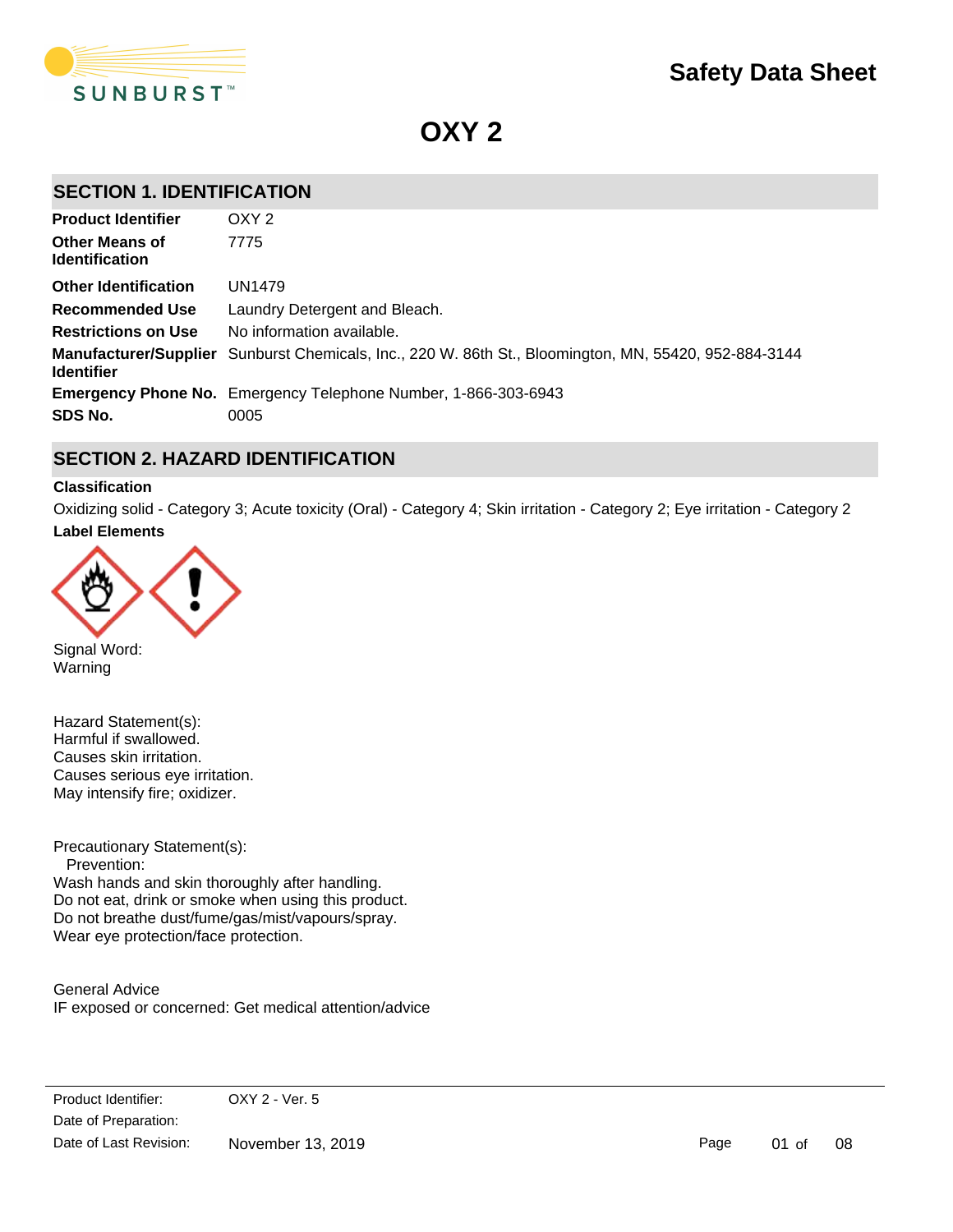## Eyes

IF IN EYES: Rinse cautiously with water for several minutes. Remove contact lenses, if present and easy to do. Continue rinsing.

If eye irritation persists: Get medical advice or attention.

# **Skin**

IF ON SKIN: Wash with plenty of water. Take off contaminated clothing and wash it before reuse. If skin irritation occurs: Get medical advice or attention.

Inhalation IF INHALED: Remove person to fresh air and keep comfortable for breathing.

Ingestion IF SWALLOWED: Call a POISON CENTRE or doctor if you feel unwell. IF SWALLOWED: Rinse mouth. Do NOT induce vomiting.

 Storage: Store locked up.

Store in a well-ventilated place. Keep container tightly closed.

Disposal:

Dispose of contents and container in accordance with local, regional, national and international regulations. **Other Hazards**

## Not applicable.

-----------------------------------------------------------------------------------------------------------

PRODUCT AT USE DILUTION Not a hazardous substance or mixture.

------------------------------------------------------------------------------------------------------------ Classification Category of Use Dilution: Not hazardous at use dilution.

# **SECTION 3. COMPOSITION/INFORMATION ON INGREDIENTS**

| Substance:                |             |           |                                      |  |  |
|---------------------------|-------------|-----------|--------------------------------------|--|--|
| <b>Chemical Name</b>      | ∣CAS No.    | %         | <b>Other Identifiers Other Names</b> |  |  |
| Sodium Percarbonate       | 15630-89-4  | $50 - 80$ |                                      |  |  |
| Nonylphenol Ethoxylate    | 9016-45-9   | $20 - 30$ |                                      |  |  |
| Mixed Ethoxylated Alcohol | proprietary | 1-5       |                                      |  |  |

**Notes**

PRODUCT AT USE DILUTION Contains ingredients listed above at weight % less than 0.5%

PRODUCT AT USE DILUTION No hazardous ingredients at dilution level.

# **SECTION 4. FIRST-AID MEASURES**

## **First-aid Measures**

## **Inhalation**

 $R_{\text{net}}$  fremover or  $\alpha$  or  $\alpha$  and  $\alpha$  free or attention if  $\alpha$  is  $\alpha$  is  $\alpha$  is  $\alpha$  is  $\alpha$  is an area of  $\alpha$  is  $\alpha$  is  $\alpha$  is  $\alpha$  is  $\alpha$  is  $\alpha$  is  $\alpha$  is  $\alpha$  is  $\alpha$  is  $\alpha$  is  $\alpha$  is  $\alpha$  is  $\alpha$  is ...............<br>Date of Preparation: Product Identifier: OXY 2 - Ver. 5 Date of Last Revision: November 13, 2019

Page 02 of 08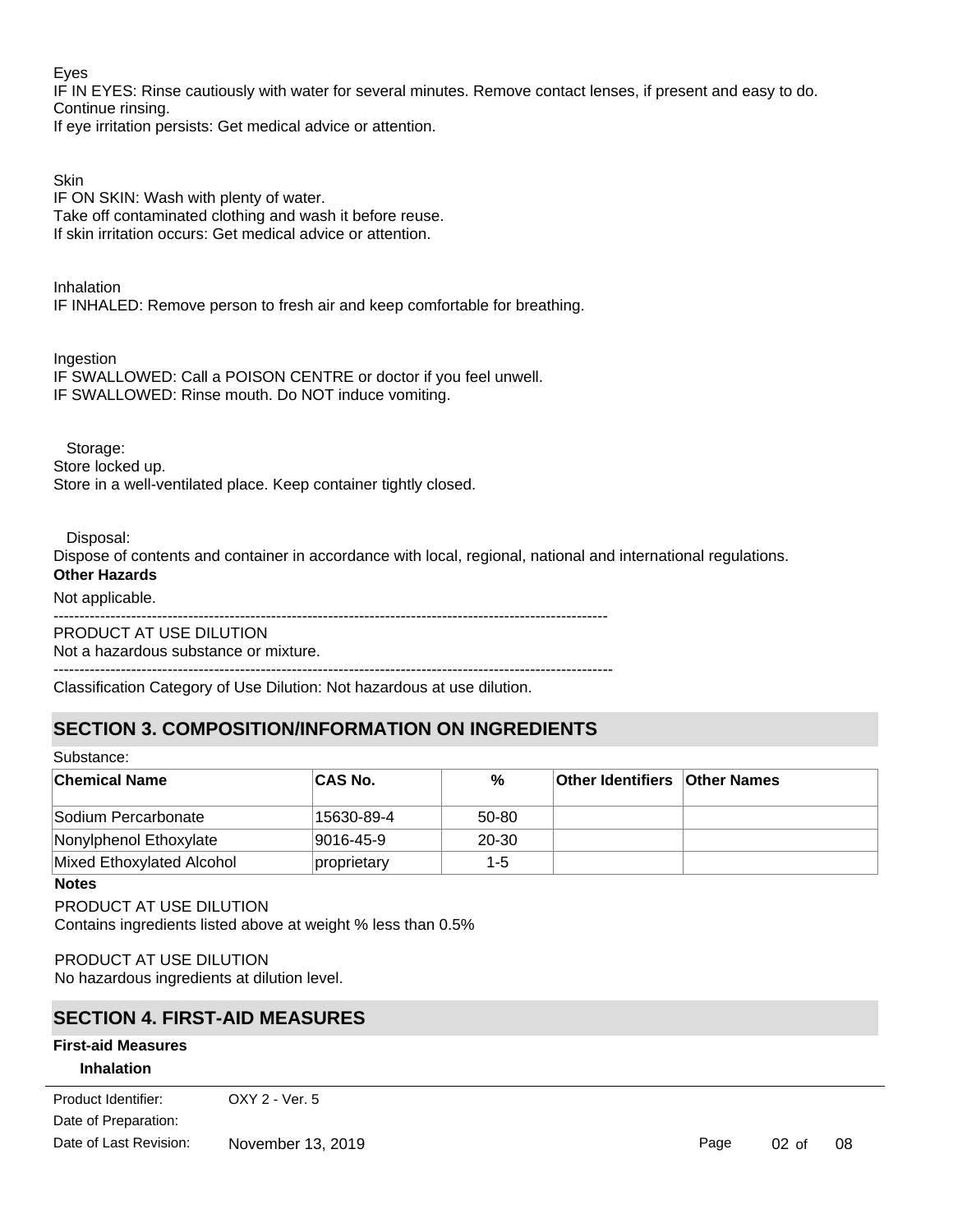Remove source of exposure or move to fresh air. Get medical advice or attention if you feel unwell or are concerned.

## **Skin Contact**

Wash gently and thoroughly with lukewarm, gently flowing water and mild soap for 5 minutes. If symptoms persist, call a physician.

## **Eye Contact**

Immediately rinse the contaminated eye(s) with lukewarm, gently flowing water for 15-20 minutes, while holding the eyelid(s) open. If eye irritation persists, get medical advice or attention.

#### **Ingestion**

Do NOT induce vomiting. Drink plenty of water. Never give anything by mouth to an unconscious person. If symptoms persist, call a physician.

#### **First-aid Comments**

Get medical advice or attention if you feel unwell or are concerned.

---------------------------------------------------------------------------------------------------------- PRODUCT AT USE DILUTION

EYE CONTACT: Rinse with plenty of water.

SKIN CONTACT: Rinse with plenty of water.

INHALATION: Get medical attention if symptoms occur.

INGESTION: Get medical attention if symptoms occur.

----------------------------------------------------------------------------------------------------------.

#### **Most Important Symptoms and Effects, Acute and Delayed**

None known.

#### **Immediate Medical Attention and Special Treatment**

**Special Instructions**

Treat symptomatically.

# **SECTION 5. FIRE-FIGHTING MEASURES**

## **Extinguishing Media**

## **Suitable Extinguishing Media**

Water. Carbon dioxide (CO 2 ). Dry chemical.

## **Unsuitable Extinguishing Media**

None known.

## **Specific Hazards Arising from the Product**

Oxidizer.

May intensify fire.

## **Special Protective Equipment and Precautions for Fire-fighters**

As in any fire, wear self-contained breathing apparatus pressure-demand, MSHA/NIOSH (approved or equivalent) and full protective gear.

As in any fire, wear self-contained breathing apparatus pressure-demand, MSHA/NIOSH (approved or equivalent) and full protective gear.

Avoid contact with skin, eyes and clothing. Do not breathe spray mist. Ensure adequate ventilation. Use personal

# **SECTION 6. ACCIDENTAL RELEASE MEASURES**

**Personal Precautions, Protective Equipment, and Emergency Procedures**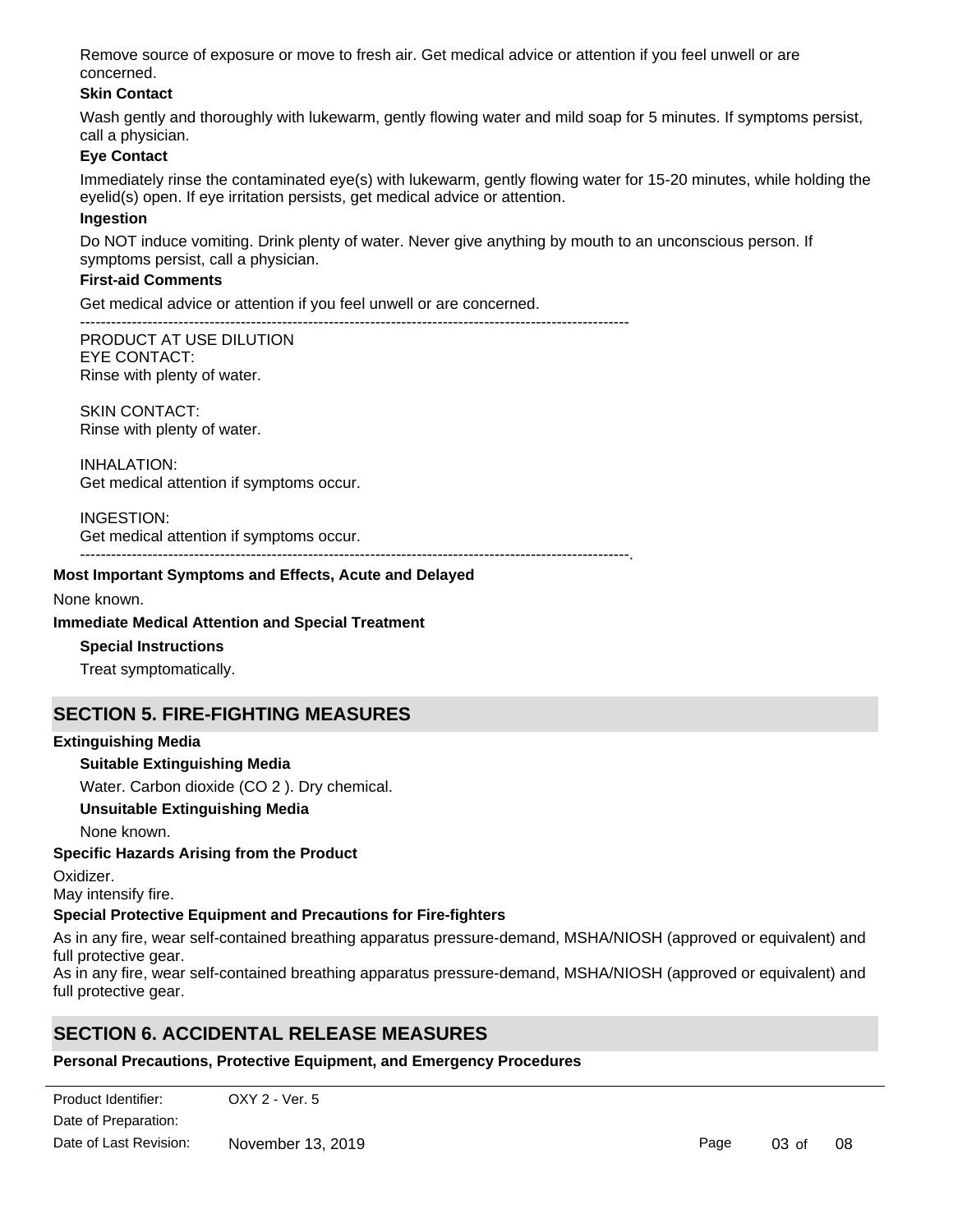Avoid contact with skin, eyes and clothing. Do not breathe spray mist. Ensure adequate ventilation. Use personal protective equipment. If spilled, take caution, as material can cause surfaces to become slippery.

### **Environmental Precautions**

Avoid release to the environment. Collect spillage. See Section 12 for additional Ecological Information. Dispose of contents/container to an approved waste disposal plant.

#### **Methods and Materials for Containment and Cleaning Up**

Contain and soak up spill with absorbent that does not react with spilled product. Collect and reuse if possible. Following product recovery, flush area with water.

#### **Other Information**

----------------------------------------------------------------------------------------------------------

## PRODUCT AT USE DILUTION

Personal precautions, protective equipment and emergency procedures: Avoid contact with skin, eyes and clothing. Do not breathe spray mist. Solution can cause surfaces to become slippery

Environmental precautions:

Avoid release to the environment. Rinse or mop up use solutions. Solutions may be flushed down sanitary sewer drains.

Methods and materials for containment and cleaning up: Prevent further leakage and leakage, mop or wipe up spilled solution. Rinse to drain.

#### ----------------------------------------------------------------------------------------------------------.

# **SECTION 7. HANDLING AND STORAGE**

#### **Precautions for Safe Handling**

Handle in accordance with good industrial hygiene and safety practice. Ensure adequate ventilation. Avoid contact with skin, eyes and clothing. Do not breathe vapours or spray mist. Do not eat, drink or smoke when using this product, or its use solutions.

#### **Conditions for Safe Storage**

Keep container tightly closed. Keep container closed when not in use. Keep out of the reach of children.

----------------------------------------------------------------------------------------------------------

PRODUCT AT USE DILUTION Precautions for Safe Handling: Avoid contact with skin and eyes. Wash hands thoroughly after handling.

Conditions for Safe Storage: Keep out of reach of children. Store in suitable labeled containers. ----------------------------------------------------------------------------------------------------------.

# **SECTION 8. EXPOSURE CONTROLS/PERSONAL PROTECTION**

A5 = Not suspected as a human carcinogen.

#### **Appropriate Engineering Controls**

Provide eyewash in work area, if contact or splash hazard exists.

#### **Individual Protection Measures**

#### **Eye/Face Protection**

Wear chemical safety goggles.

**Skin Protection**

Rubber or vinyl gloves recommended when handling solid chemicals.

#### **Respiratory Protection**

Not normally required if product is used as directed. If exposure limits are exceeded or irritation is experienced, NIOSH/MSHA approved respiratory protection should be worn.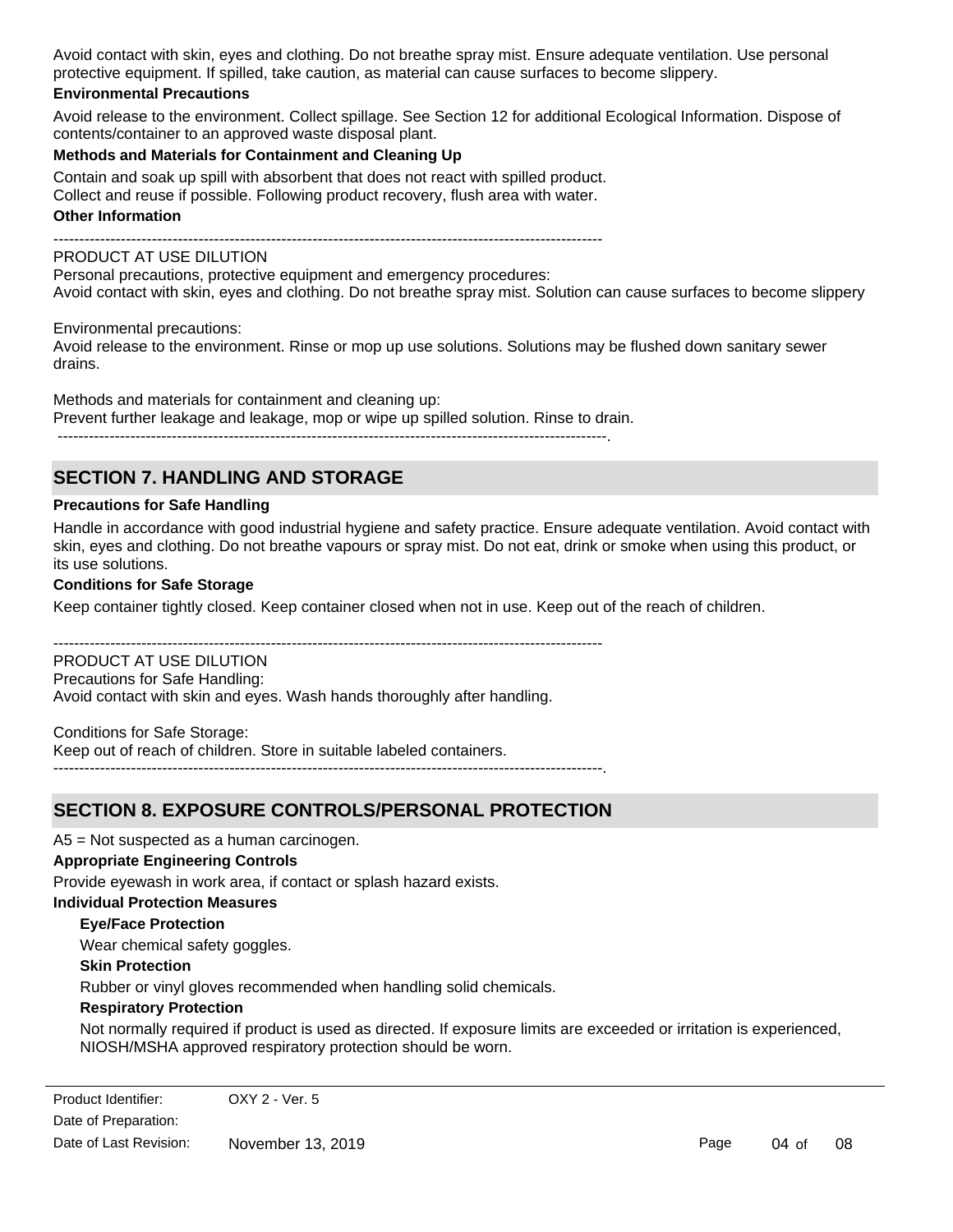# **SECTION 9. PHYSICAL AND CHEMICAL PROPERTIES**

| <b>Basic Physical and Chemical Properties</b>                |                                                      |
|--------------------------------------------------------------|------------------------------------------------------|
| Appearance                                                   | White.                                               |
| Odour                                                        | <b>Odourless</b>                                     |
| <b>Odour Threshold</b>                                       | Not available                                        |
| рH                                                           | Not applicable                                       |
| <b>Melting Point/Freezing Point</b>                          | 54 °C (130 °F) (melting); Not applicable (freezing)  |
| <b>Initial Boiling Point/Range</b>                           | Not available                                        |
| <b>Flash Point</b>                                           | Not available                                        |
| <b>Evaporation Rate</b>                                      | Not applicable                                       |
| Flammability (solid, gas)                                    | Not applicable                                       |
| <b>Upper/Lower Flammability or</b><br><b>Explosive Limit</b> | Not applicable (upper); Not applicable (lower)       |
| <b>Vapour Pressure</b>                                       | Not applicable                                       |
| Vapour Density (air = 1)                                     | Not applicable                                       |
| <b>Relative Density (water = 1)</b>                          | Not available                                        |
| <b>Solubility</b>                                            | Soluble in water; Not available (in other liquids)   |
| <b>Partition Coefficient,</b><br>n-Octanol/Water (Log Kow)   | Not applicable                                       |
| <b>Auto-ignition Temperature</b>                             | Not applicable                                       |
| <b>Decomposition Temperature</b>                             | Not available                                        |
| <b>Viscosity</b>                                             | Not applicable (kinematic); Not applicable (dynamic) |
| <b>Other Information</b>                                     |                                                      |
| <b>Physical State</b>                                        | Solid                                                |
| <b>Use Dilution</b>                                          | Use dilution pH is 10.0 - 10.5 pH                    |
| <b>VOC Content</b>                                           | VOC Content $(\% ) = 0\%$                            |
| <b>Oxidizing Properties</b>                                  | Mild Oxidizer                                        |

# **SECTION 10. STABILITY AND REACTIVITY**

**Chemical Stability** Normally stable. **Conditions to Avoid** None known. **Incompatible Materials** None known. **Hazardous Decomposition Products** None known. **Possibility of Hazardous Reactions** None expected under normal conditions of storage and use. **Reactivity** Oxidizer. May intensify fire.

# **SECTION 11. TOXICOLOGICAL INFORMATION**

# **Likely Routes of Exposure**

Date of Preparation: Product Identifier: OXY 2 - Ver. 5 Date of Last Revision: November 13, 2019

Page 05 of 08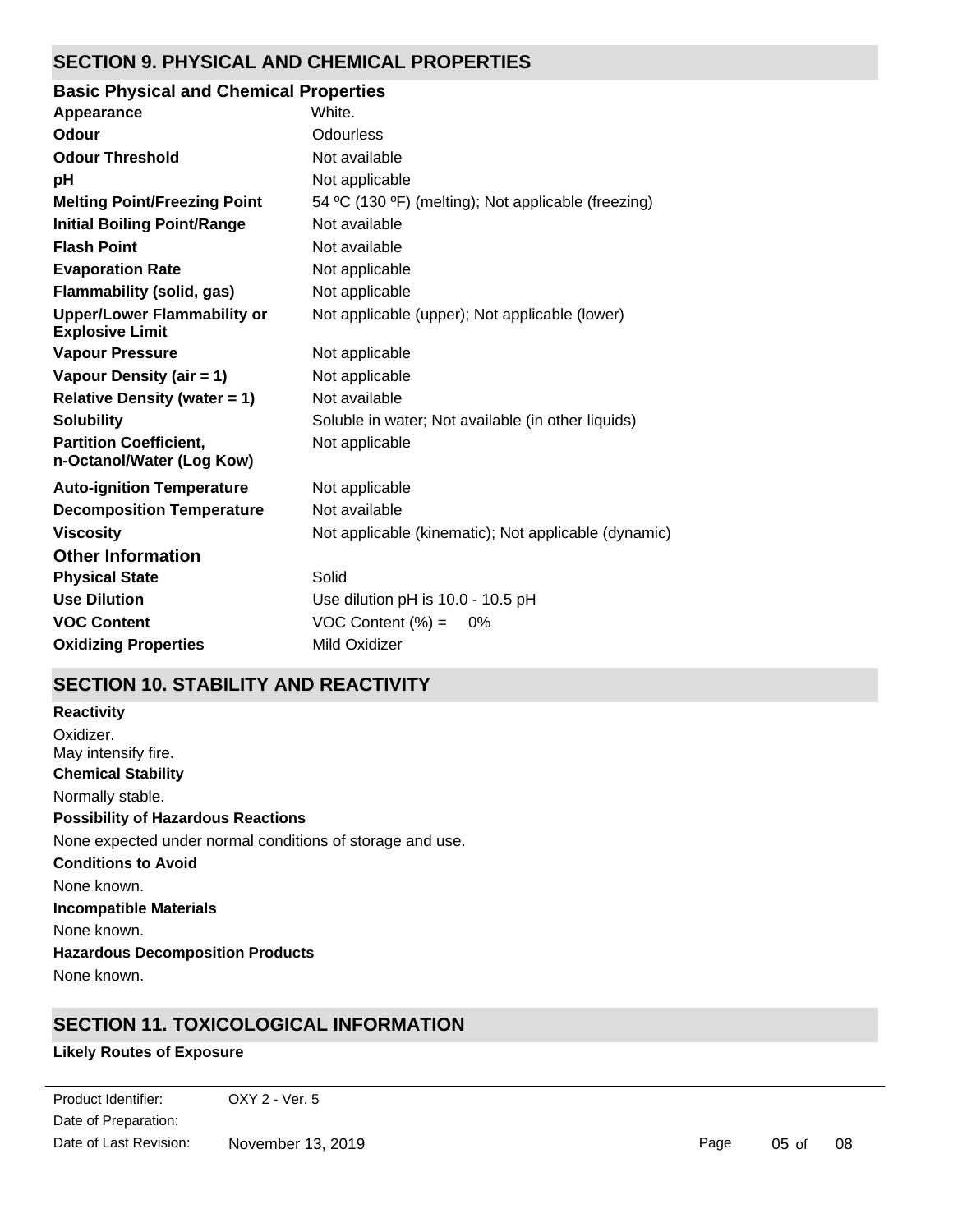## Eye contact; skin contact.

### **Acute Toxicity**

| <b>Chemical Name</b>                                             | <b>LC50</b>                                                                                           | LD50 (oral)      | LD50 (dermal)                                                                                                         |  |  |
|------------------------------------------------------------------|-------------------------------------------------------------------------------------------------------|------------------|-----------------------------------------------------------------------------------------------------------------------|--|--|
| Sodium Percarbonate                                              | Not available                                                                                         | 2400 mg/kg (rat) | 2480 mg/kg (rabbit)                                                                                                   |  |  |
| Nonylphenol Ethoxylate                                           | Not available                                                                                         | 3310 mg/kg (rat) | 2000 mg/kg (rabbit)                                                                                                   |  |  |
| LC50: No information was located.                                |                                                                                                       |                  |                                                                                                                       |  |  |
| LD50 (oral): No information was located.                         |                                                                                                       |                  |                                                                                                                       |  |  |
| LD50 (dermal): No information was located.                       |                                                                                                       |                  |                                                                                                                       |  |  |
| <b>Skin Corrosion/Irritation</b>                                 |                                                                                                       |                  |                                                                                                                       |  |  |
| Causes skin irritation.                                          |                                                                                                       |                  |                                                                                                                       |  |  |
| <b>Serious Eye Damage/Irritation</b>                             |                                                                                                       |                  |                                                                                                                       |  |  |
| Causes serious eye irritation.                                   |                                                                                                       |                  |                                                                                                                       |  |  |
| STOT (Specific Target Organ Toxicity) - Single Exposure          |                                                                                                       |                  |                                                                                                                       |  |  |
| <b>Inhalation</b>                                                |                                                                                                       |                  |                                                                                                                       |  |  |
|                                                                  |                                                                                                       |                  | May cause irritation of respiratory tract. May cause allergy or asthma symptoms or breathing difficulties if inhaled. |  |  |
| Ingestion                                                        |                                                                                                       |                  |                                                                                                                       |  |  |
|                                                                  | Harmful if swallowed. Ingestion may cause gastrointestinal irritation, nausea, vomiting and diarrhea. |                  |                                                                                                                       |  |  |
| <b>Aspiration Hazard</b>                                         |                                                                                                       |                  |                                                                                                                       |  |  |
| No information was located.                                      |                                                                                                       |                  |                                                                                                                       |  |  |
| <b>STOT (Specific Target Organ Toxicity) - Repeated Exposure</b> |                                                                                                       |                  |                                                                                                                       |  |  |
| No information available.                                        |                                                                                                       |                  |                                                                                                                       |  |  |
| <b>Respiratory and/or Skin Sensitization</b>                     |                                                                                                       |                  |                                                                                                                       |  |  |
| No information available.                                        |                                                                                                       |                  |                                                                                                                       |  |  |
| Carcinogenicity                                                  |                                                                                                       |                  |                                                                                                                       |  |  |
| Not a carcinogen.                                                |                                                                                                       |                  |                                                                                                                       |  |  |
| <b>Reproductive Toxicity</b>                                     |                                                                                                       |                  |                                                                                                                       |  |  |
| <b>Development of Offspring</b>                                  |                                                                                                       |                  |                                                                                                                       |  |  |
| No information was located.                                      |                                                                                                       |                  |                                                                                                                       |  |  |
| <b>Sexual Function and Fertility</b>                             |                                                                                                       |                  |                                                                                                                       |  |  |
|                                                                  | No information was located.                                                                           |                  |                                                                                                                       |  |  |
| <b>Effects on or via Lactation</b>                               |                                                                                                       |                  |                                                                                                                       |  |  |
| No information was located.                                      |                                                                                                       |                  |                                                                                                                       |  |  |
| <b>Germ Cell Mutagenicity</b>                                    |                                                                                                       |                  |                                                                                                                       |  |  |
| Not mutagenic.                                                   |                                                                                                       |                  |                                                                                                                       |  |  |
| <b>Interactive Effects</b>                                       |                                                                                                       |                  |                                                                                                                       |  |  |
| No information was located.                                      |                                                                                                       |                  |                                                                                                                       |  |  |
| <b>Other Information</b>                                         |                                                                                                       |                  |                                                                                                                       |  |  |
| PRODUCT AT USE DILUTION                                          |                                                                                                       |                  |                                                                                                                       |  |  |

Inhalation: Health injuries are not known or expected under normal use. Eye Contact: Health injuries are not known or expected under normal use. Skin Contact: Health injuries are not known or expected under normal use. Ingestion: Health injuries are not known or expected under normal use.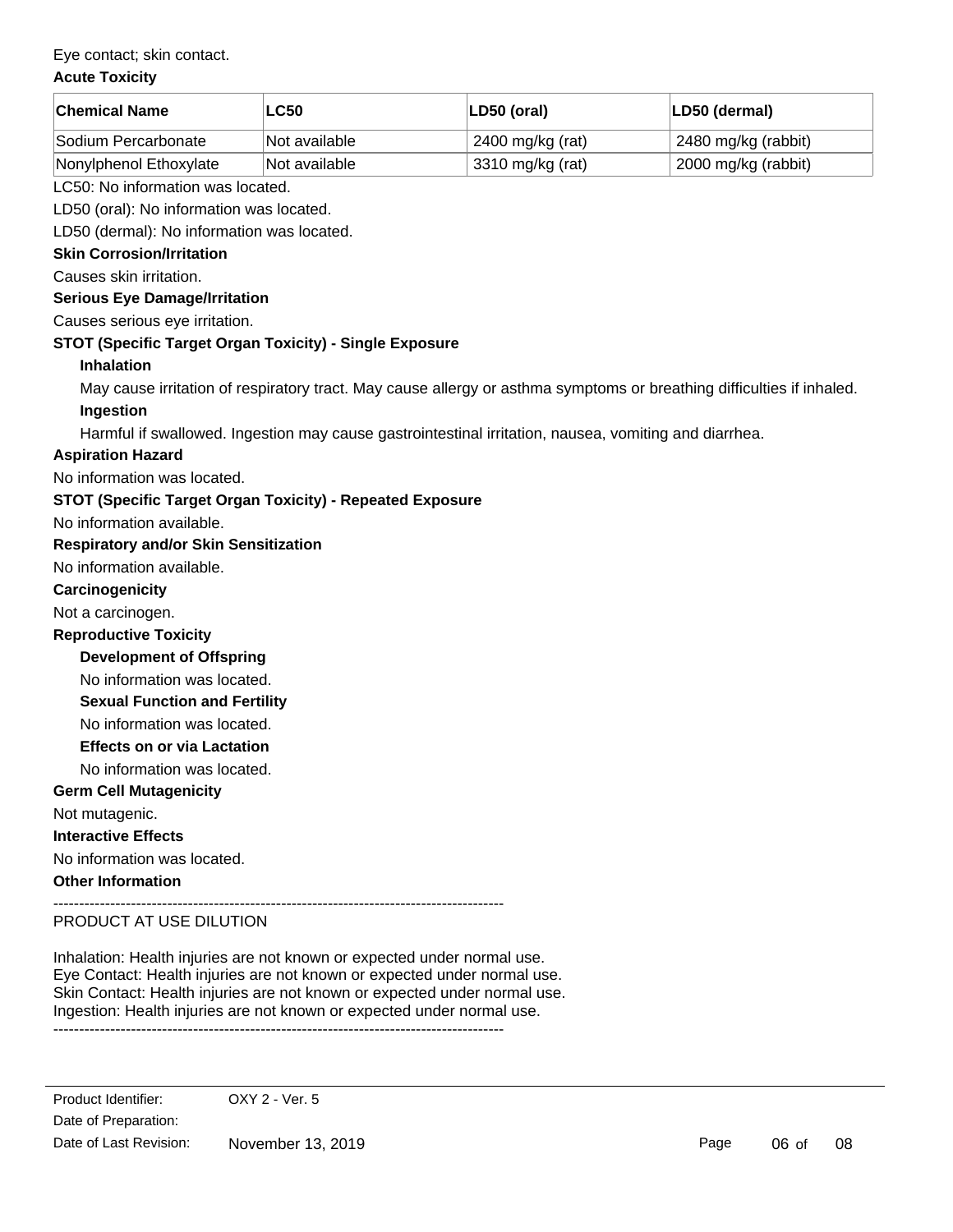# **SECTION 12. ECOLOGICAL INFORMATION**

### **Ecotoxicity**

May cause long lasting harmful effects to aquatic life.

# **Acute Aquatic Toxicity**

| <b>Chemical Name</b>   | LC50 Fish                                                              | <b>IEC50 Crustacea</b>                                                | <b>ErC50 Aquatic</b><br><b>Plants</b> | ErC50 Algae   |
|------------------------|------------------------------------------------------------------------|-----------------------------------------------------------------------|---------------------------------------|---------------|
| Sodium Percarbonate    | $0.088$ mg/L<br>(Lepomis<br><b>macrochirus</b><br>(bluegill); 96-hour) | 4.9 mg/L (Daphnia<br>magna (water flea);<br>48-hour)                  | Not available                         | Not available |
| Nonylphenol Ethoxylate | 1.8 mg/L (Lepomis<br>macrochirus<br>(bluegill); 96-hour)               | 12.2 mg/L (Daphnia   Not available<br>magna (water flea);<br>48-hour) |                                       | Not available |

# **Persistence and Degradability**

No information available.

**Bioaccumulative Potential**

No information available.

## **Mobility in Soil**

Studies are not available.

## **Other Adverse Effects**

There is no information available.

# **SECTION 13. DISPOSAL CONSIDERATIONS**

# **Disposal Methods**

Dispose of contents and container in accordance with local, regional, national and international regulations.

# **SECTION 14. TRANSPORT INFORMATION**

| <b>Regulation</b>                            | UN No.         | <b>Proper Shipping Name</b>                                              | <b>Transport Hazard</b><br>Class(es) | <b>Packing</b><br>Group |  |
|----------------------------------------------|----------------|--------------------------------------------------------------------------|--------------------------------------|-------------------------|--|
| IUS DOT                                      | un1479         | Oxidizing solid, n.o.s. (SODIUM CARBONATE<br>PEROXYHYDRATE)              | 5.1                                  | Ш                       |  |
| <b>Environmental</b><br><b>Hazards</b>       | Not applicable |                                                                          |                                      |                         |  |
| <b>Special Precautions</b><br>Not applicable |                |                                                                          |                                      |                         |  |
|                                              |                | Transport in Bulk According to Annex II of MARPOL 73/78 and the IBC Code |                                      |                         |  |
| Not applicable                               |                |                                                                          |                                      |                         |  |
| <b>Emergency Response 140</b><br>Guide No.   |                |                                                                          |                                      |                         |  |

# **SECTION 15. REGULATORY INFORMATION**

## **Safety, Health and Environmental Regulations**

## **Canada**

# **Domestic Substances List (DSL) / Non-Domestic Substances List (NDSL)**

All ingredients are listed on the DSL/NDSL.

## **USA**

# **Toxic Substances Control Act (TSCA) Section 8(b)**

OXY 2 - Ver. 5 Date of Preparation: Product Identifier: Date of Last Revision: November 13, 2019